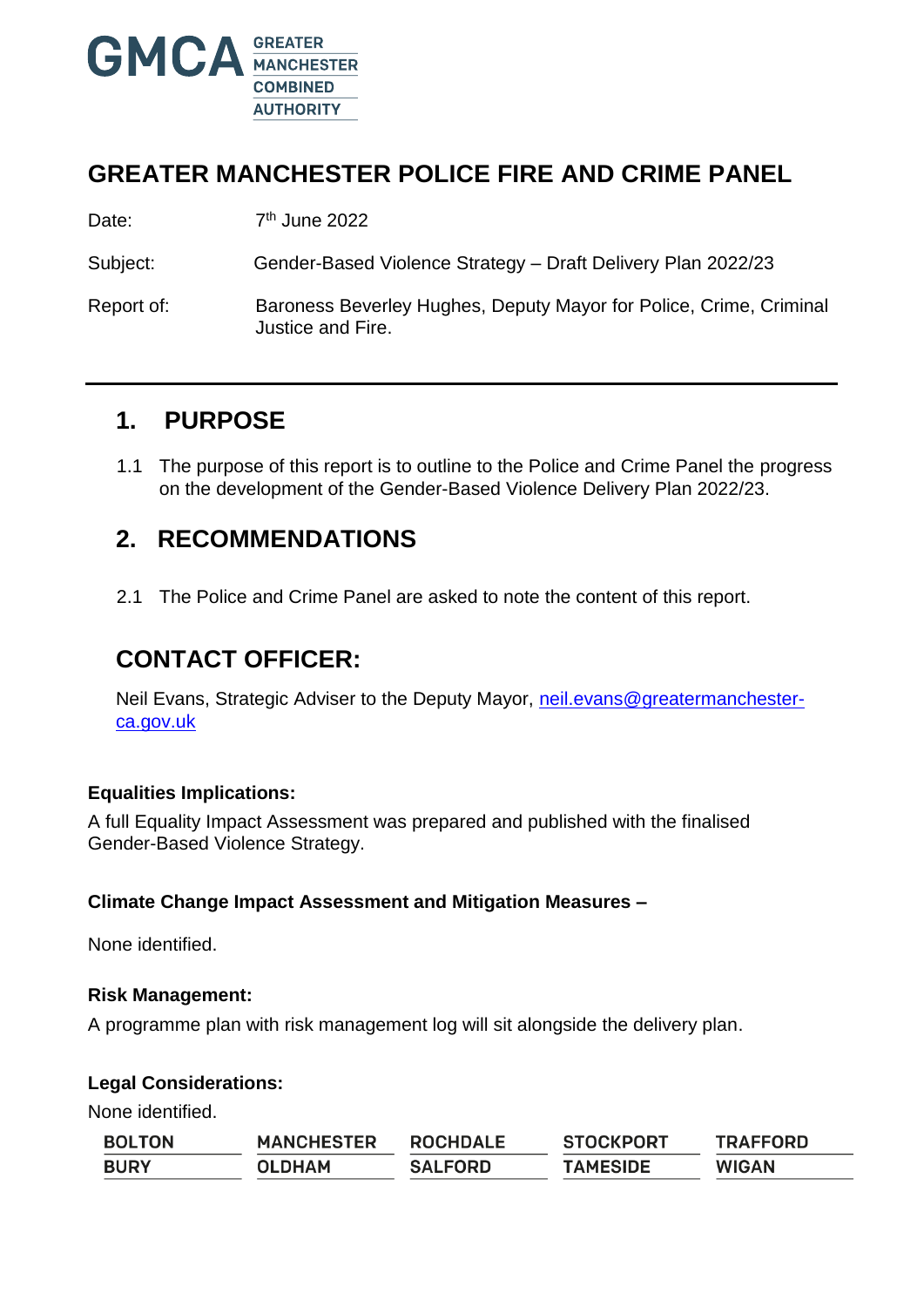#### **Financial Consequences – Revenue:**

The delivery plan will require financial support to implement the various elements, over and above those investments made by agencies. A budget of £1 Million for this financial year has been allocated from the Deputy Mayor's Investment Fund.

#### **Financial Consequences – Capital:**

None identified.

#### **Number of attachments to the report: 1**

• Draft Gender-Based Violence Strategy Delivery Plan

### **Comments/recommendations from Overview & Scrutiny Committee**

Not applicable.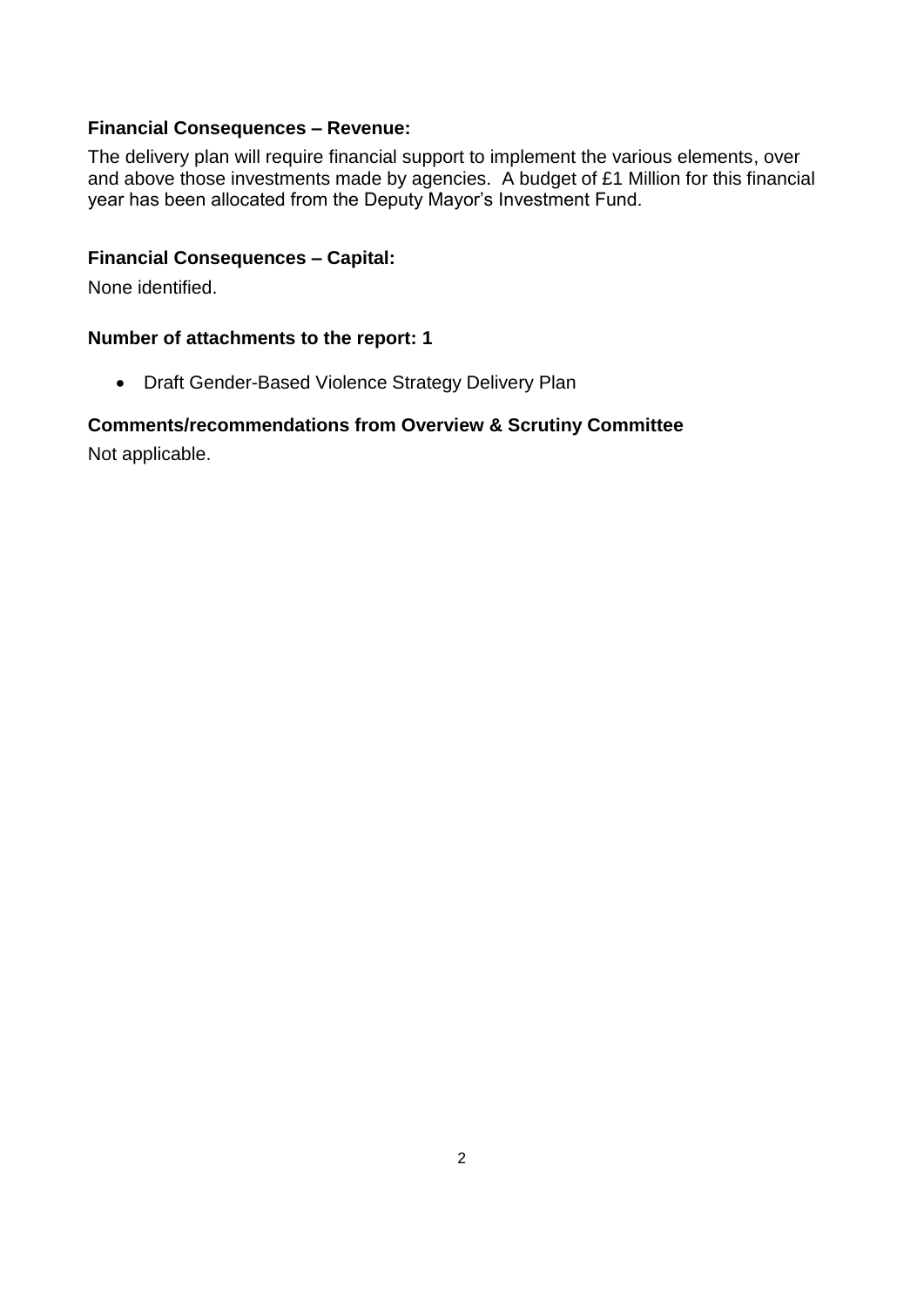# **3. BACKGROUND**

- 3.1 The Gender-Based Violence Strategy was approved by the full GMCA in September 2021.
- 3.2 The Gender-Based Violence Board was appointed soon afterwards and met for the first time in December 2021. It has subsequently met on two further occasions. The Board consists of the following members:

| Bev Hughes (co-chair)        | Deputy Mayor                                                                 |
|------------------------------|------------------------------------------------------------------------------|
| Jane Gregory (co-<br>chair)  | Manager, Salford Survivor Project                                            |
| Katie Nicholson              | Deputy Chief Crown Prosecutor, CPS Northwest                                 |
| Alison McKenzie-<br>Folan    | Chief Executive, Wigan Council                                               |
| Fiona Noden                  | <b>Chief Executive, Bolton NHS Foundation Trust</b>                          |
| Dr Sharmishtha<br>Ghangrekar | Safeguarding Lead, Salford CCG                                               |
| Jane Pilkington              | Deputy Director of Population Health, GM Health &<br>Social Care Partnership |
| Janice Allen                 | Head Teacher, Falinge High School, Rochdale                                  |
| Clare Monaghan               | Director, Police, Crime, Fire & Criminal Justice, GMCA                       |
| <b>Sandy Bering</b>          | Strategic Lead Clinical Commissioner - Mental Health<br>& Disabilities       |
| <b>Neil Evans</b>            | Strategic Adviser to the Deputy Mayor, GMCA                                  |
| <b>Terry Woods</b>           | Deputy Chief Constable, GMP                                                  |
| Liz Treacy                   | Solicitor & Monitoring Officer, GMCA                                         |
| <b>Chris Edwards</b>         | Regional Director, National Probation Service                                |
| Shabnum Mustapha             | Assistant Director, News & Media, GMCA                                       |
| David Gadd                   | Professor of Criminology, University of Manchester                           |
| Nuala O'Rourke               | Head of Service, Safeguarding & Learning, Stockport<br>Council               |
| Jeanette Staley              | Head of Community Safety, Salford City Council                               |
| Sam Stabler                  | Head of Community, Manchester City Council                                   |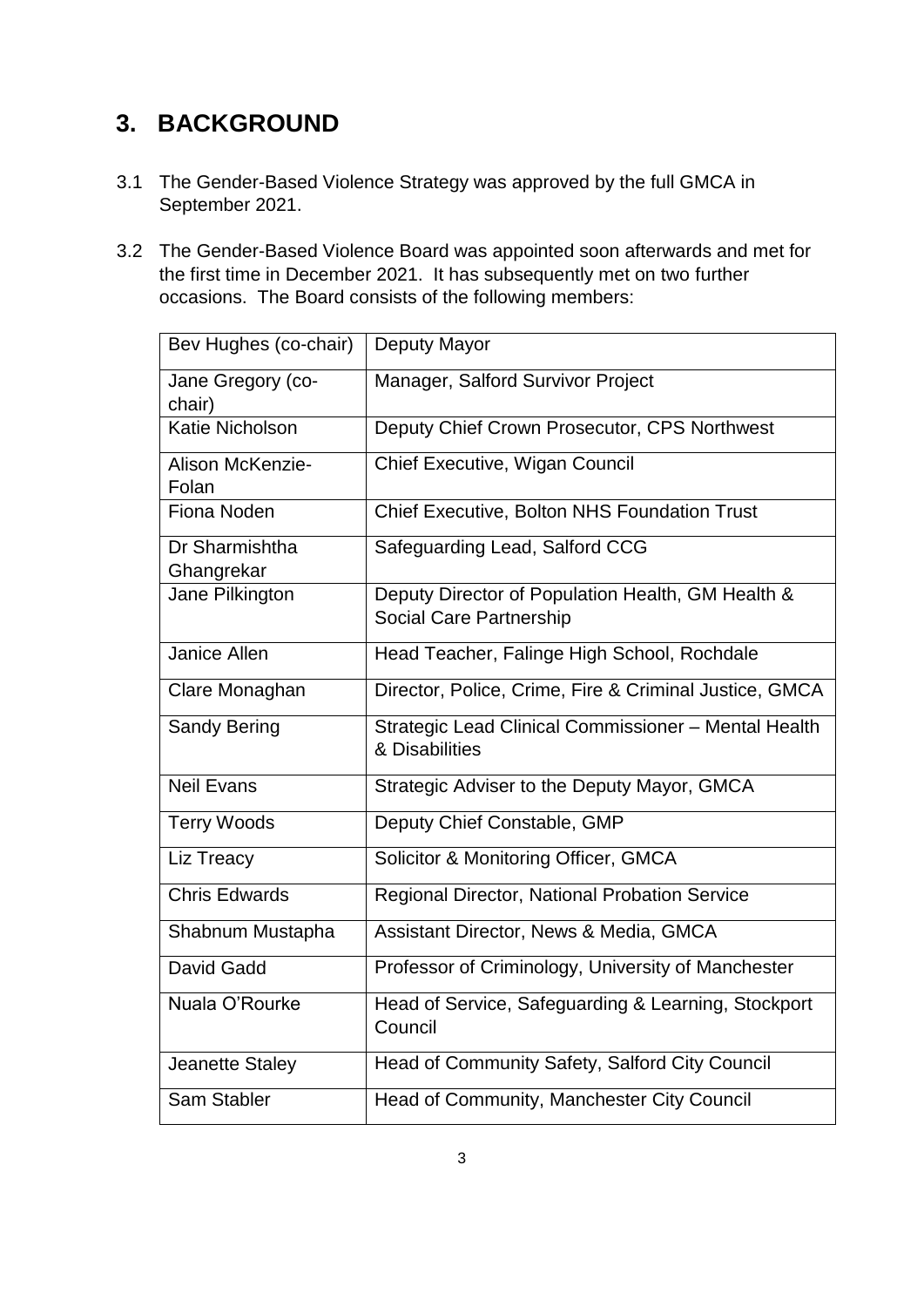| Damian Dallimore        | Head of Serious Violence, GMCA                                     |
|-------------------------|--------------------------------------------------------------------|
| Duncan Craig            | <b>CEO, Survivors Manchester</b>                                   |
| <b>Gail Heath</b>       | CEO, The Pankhurst Trust (incorporating Manchester<br>Women's Aid) |
| Memory Nyahunzwi        | CEO, The Olive Pathway                                             |
| <b>Charlotte Curle</b>  | <b>Community Member</b>                                            |
| <b>Yehudis Fletcher</b> | <b>Community Member</b>                                            |

- 3.3 The early work of the Board has focused on defining the priorities for delivery over the first 12 to 18 months. This is in recognition of the fact that the full strategy, which contains around 650 commitments, will be delivered over a ten-year period. 83 of these commitments are included in the initial delivery plan.
- 3.4 Based on the direction of the Board a draft delivery plan was considered by them at their last meeting on 27<sup>th</sup> April. That draft plan is now being refined and it is envisaged that a final draft will be presented for Board approval on 18<sup>th</sup> July.
- 3.5 The draft plan contains 6 key priorities which are outlined below. The full draft is shown as appendix A.

## **4. PRIORITY 1 – ESTABLISHING A VICTIM & SURVIVOR ADVISORY PANEL.**

- 4.1 Establishing this panel is a key commitment within the strategy, and is but one method of ensuring a central pillar of our approach, namely, to ensure that the voice of lived experience is at the centre of everything we do, is achived.
- 4.2 A tender process will shortly be launched to seek a specialised organisation to partner with. The organisation will assist us select panel members, administer and conduct meetings and provide the necessary support to members, including catering for their welfare needs.
- 4.3 The membership of the panel will reflect both the diverse nature of gender-based violence and diverse make up of our Greater Manchester communities.
- 4.4 £80,000 from the Deputy Mayor's Investment Fund will support this priority.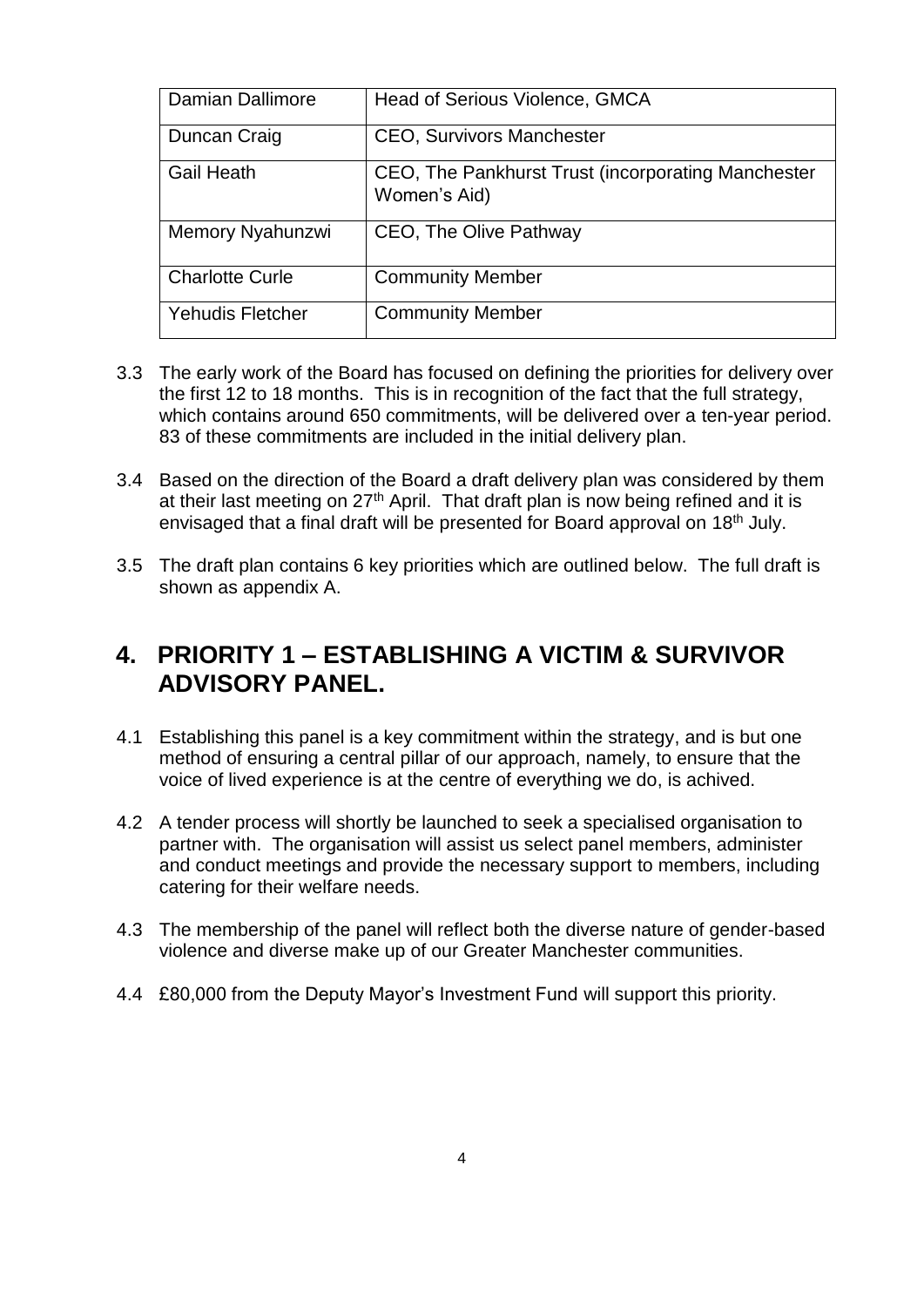## **5. PRIORITY 2 – INITIATE A SUSTAINED PROGRAMME OF PUBLIC ENGAGEMENT.**

- 5.1 The strategy makes clear that prevention and early intervention are pivotal strands to the overall objective of our ten-year plan to eradicate gender-based violence. Public engagement and campaigning represents a key strand in supporting that ambition.
- 5.2 A public engagement strategy was presented and approved at the last Board meeting. This will now be developed into a plan of sustained action, which will be completed soon, and build on the successful #IsThisOkay? video, launched last December.
- 5.3 The plan will be sensitive to the different challenges of effectively reaching diverse communities, including how best to engage with men and boys. Intensive insight work has taken place in this regard, and indeed this influenced the content and promotion of the #IsThisOkay? video.
- 5.4 £300,000 from the Deputy Mayor's Investment Fund will support this priority. This will allow dedicated resource to be engaged to develop further, and implement the plan.

## **6. PRIORITY 3 – INITIATE A LONG-TERM PROGRAMME OF EDUCATION AIMED AT CHILDREN AND YOUNG PEOPLE IN SCHOOLS, COLLEGES AND UNIVERSITIES.**

- 6.1 This priority also demonstrates the commitment to prevention. The attitudes and cultures that foster gender-based violence have been established and re-enforced over generations, therefore the education of our young people is a critical component to eradicating it in the future.
- 6.2 This however, is not simply about preparing our young people to become healthy, happy and safe adults, but also about delivering the same for them now and during the entirety of their childhoods. We know that gender-based violence in its various forms is perpetrated against children by adults. However, as the OFSTED report of last year, in respect of sexual harassment in schools and colleges outlined, children are also offending against their peers.
- 6.3 This strand of activity will be developed and owned by the Violence Reduction Unit multi-agency education group, which is already in existence. The membership and terms of reference for the group will be revised as necessary.
- 6.4 Given the diversity of the education sector, an initial objective of the group will be to identify a pathfinder secondary school and head teacher in each district, to implement and promote delivery amongst other schools in the area.
- 6.5 £200,00 from the Deputy Mayor's Investment Fund will support this priority.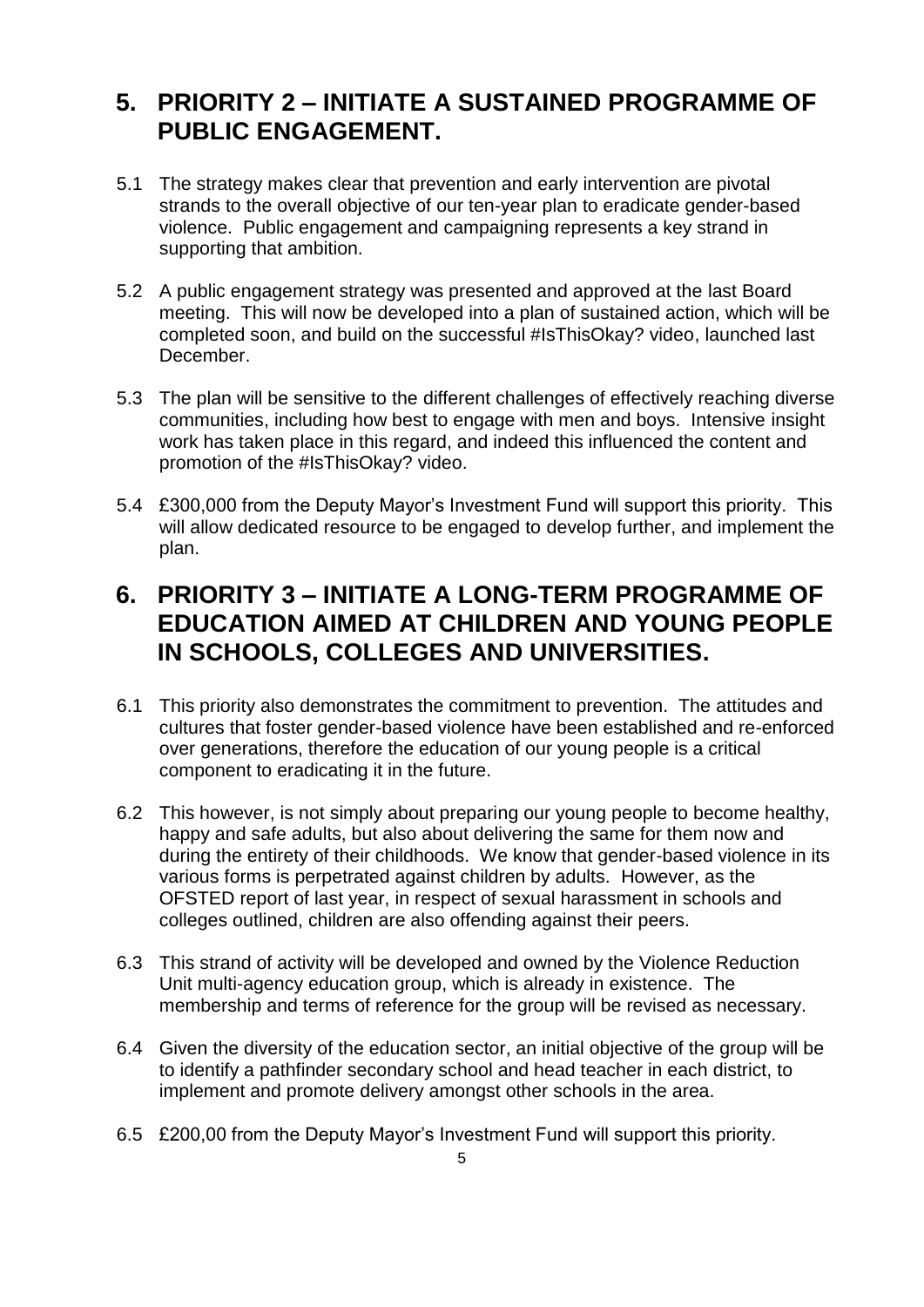## **7. PRIORITY 4 – ENSURING CONSISTENT SERVICES IN ALL GREATER MANCHESTER COMMUNITIES.**

- 7.1 This priority is sub-divided into three separate categories.
- 7.2 Equality, Diversity and Inclusivity
- 7.2.1 The elements for prioritisation in this strand have been particularly influenced by the engagement that took place when developing the strategy, and the output of the formal public consultation, including focus groups.
- 7.2.2 In respect of services provided to victims and survivors, working groups will be established with a view to better address the distinct needs of:
	- Minoritised and marginalised women.
	- Older people.
	- People with disabilities.
	- Men and boys.
- 7.2.3 The exact make up and format of these groups is currently in various stages of development. In respect of the first group above, a GM Vulnerable and Mariginalised Women's Board has been in existence for some time. This will be reformed into a working group, to deliver these elements of the GBV Strategy, where the membership will be reviewed and include an appropriate balance between agencies and organisations representing victims and survivors.
- 7.2.4 A number of other commitments from within the strategy will be progressed within this strand, including some related to improving health and social care.
- 7.3 Assist agencies to develop a consistent approach to dealing with perpetrators, building on the very good work currently taking place.
- 7.3.1 This strand of work will be developed by a working group that has already been formed and started its work and which is led by a member of the GBV Board.
- 7.3.2 A number of different perpetrator programmes are taking place across Greater Manchester. We know that most victims and survivors want perpetrators to be able to access effective interventions that will help them to change. Nationally however, only a small minority of repeat offenders receive specialist interventions.
- 7.3.3 The working group will develop a whole system approach, which responds consistently to both those engaged by the criminal justice system and statutory services, and perpetrators who are identified through voluntary/community or civil law routes.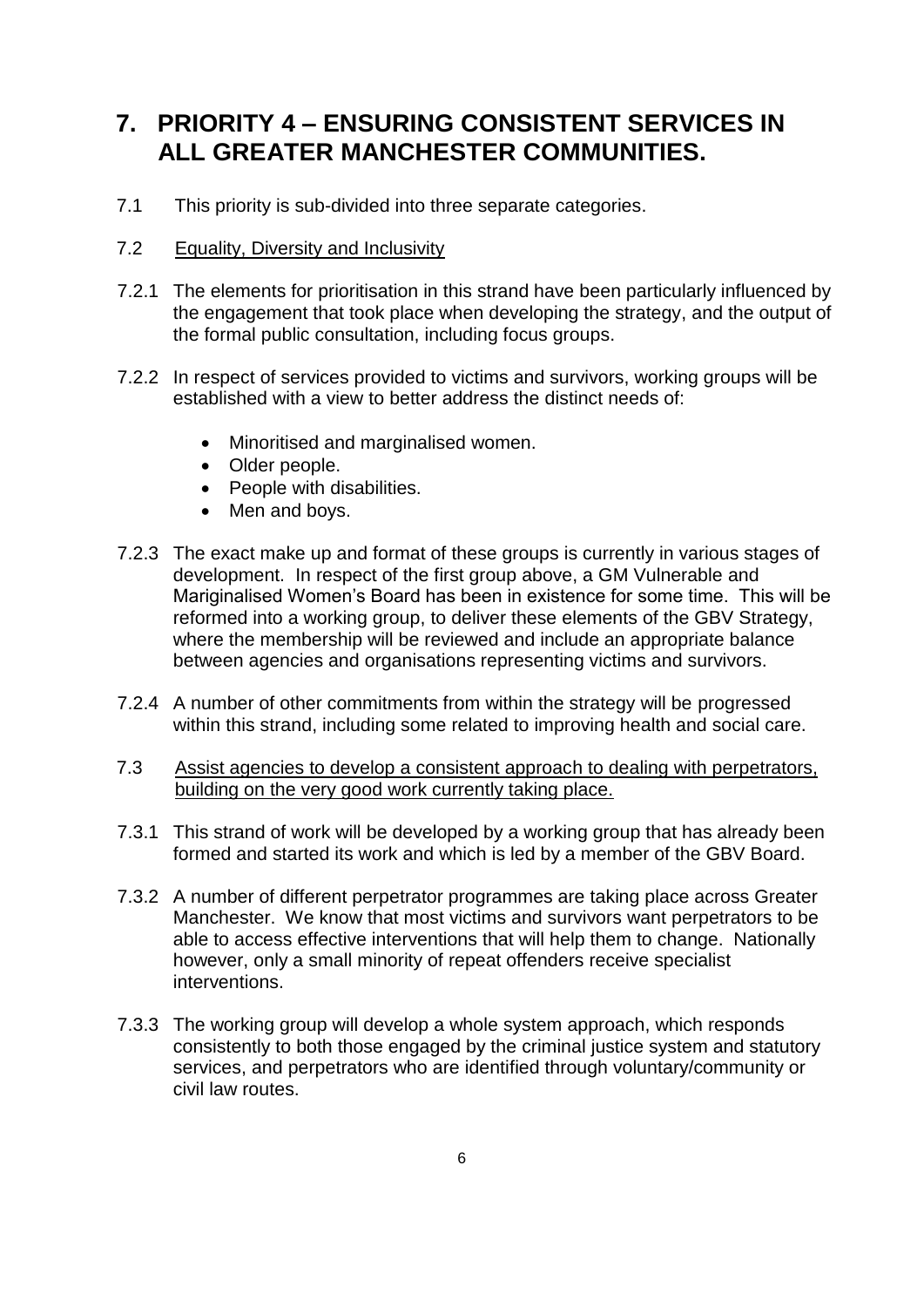- 7.3.4 This specialist work will be aligned with the wider strategy of primary prevention and early intervention.
- 7.4Ensure that the experience of the criminal justice system is consistent with the ethos of the GBV Strategy.
- 7.4.1 The Strategy is explicit in that we must be realistic and honest that the criminal justice system can only ever be part of the solution in tackling gender-based violence.
- 7.4.2 It is also explicit that we intend to maximise accountability to victims and survivors and ensure that policing and the criminal justice system are as effective as possible.
- 7.4.3 The GBV Strategy was in development at the time when the critical Victim Services Assessment of GMP was published by HMICFRS in 2020. Several commitments within the Strategy therefore were directly related to that report.
- 7.4.4 Since that time, the new chief constable has published his strategic plan, "Planning our Future: Building a new GMP."
- 7.4.5 Based on this context, many of the commitments featuring in the delivery plan are related specifically to policing. GMP have recently established a Violence Against Women and Girls Board, chaired by Assistant Chief Constable Scott Green, who has corporate ownership of this work. This Board will drive and monitor the elements of the GBV delivery plan related to policing, in addition to their own VAWG action plan. The Board will be attended by officials from the Deputy Mayor's office and feed into the wider GBV delivery mechanisms.
- 7.5 £290,000 from the Deputy Mayor's Investment Fund has been allocated to support various elements of this priority.

### **8. Priority 5 – Focus on the 'whole housing approach,' to reduce the risk of homelessness.**

- 8.1 The Whole Housing Approach (WHA) has been developed by the Domestic Abuse Housing Alliance (DAHA) and is a framework for addressing the housing and safety needs of victims and survivors in a local area (the city-region in our case).
- 8.2 It brings together under one umbrella all the main housing tenure types, alongside the housing options and support initiatives needed to help people experiencing domestic abuse, to either maintain or access safe and stable housing.
- 8.3 The WHA has fourteen key components:
	- Supported/sheltered housing.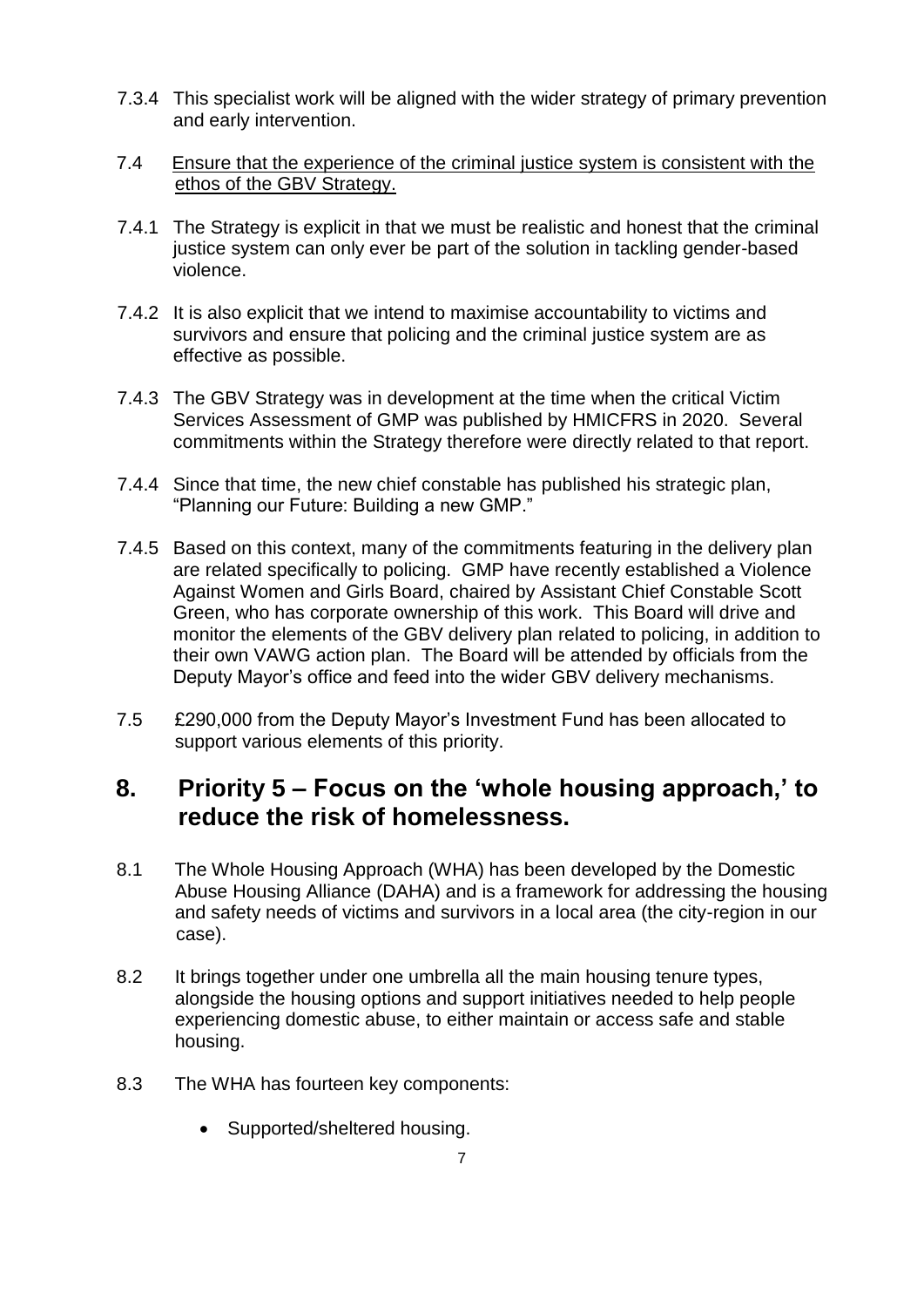- Social housing.
- Refuge services.
- Private rented sector.
- Privately owned.
- Move on accommodation.
- Housing First.
- Managed reciprocals.
- Sanctuary schemes.
- Specialist DA services provision for housing.
- WHA coordination.
- Flexible funding.
- DAHA.
- Perpetrator management.
- 8.4 The development of our work within this priority will be coordinated by officials from GMCA working with established partnership arrangements such as the GM housing provider CEO Group, Housing Needs Group and Domestic Abuse Partnership Steering Group.
- 8.5 £80,000 from the Deputy Mayor's Investment Fund has been allocated to support this priority.

## **9. Priority 7 – Recognising the GBV Board's role in focusing on strategic priorities.**

- 9.1 In defining this priority, the GBV Board recognised the breadth of work and activity required to deliver the strategy, and thus the imperative for it to remain focused on the bigger picture.
- 9.2 The clear objective of the Board is to retain the focus of partners on precise strategic priorities. Board members will challenge each other to establish and maintain the tackling of gender-based violence as a strategic commitment in each of their organisations, and the sectors which they represent.
- 9.3 To assist them in delivering their strategic objectives, the Board will establish an Executive group, which will consist of senior officials from relevant agencies and organisations. The executive will meet for the first time on June 23rd. Membership is still being finalised and currently consists of:

| Neil Evans (Chair)   | Strategic Adviser to the Deputy Mayor             |
|----------------------|---------------------------------------------------|
| <b>Fiona Worrall</b> | Manchester, Strategic Director (Neighbourhoods)   |
|                      | Salford, Assistant Director Public Health Nursing |
| Debbie Blackburn     | & Wellbeing                                       |
| Rebecca Murphy       | Wigan, Director of Strategy and Innovation        |
|                      | <b>Bolton, Assistant Director, Strategy and</b>   |
| <b>Emily Brook</b>   | Partnerships                                      |
| James Mallion        | Tameside, - Asst Director, Population Health      |